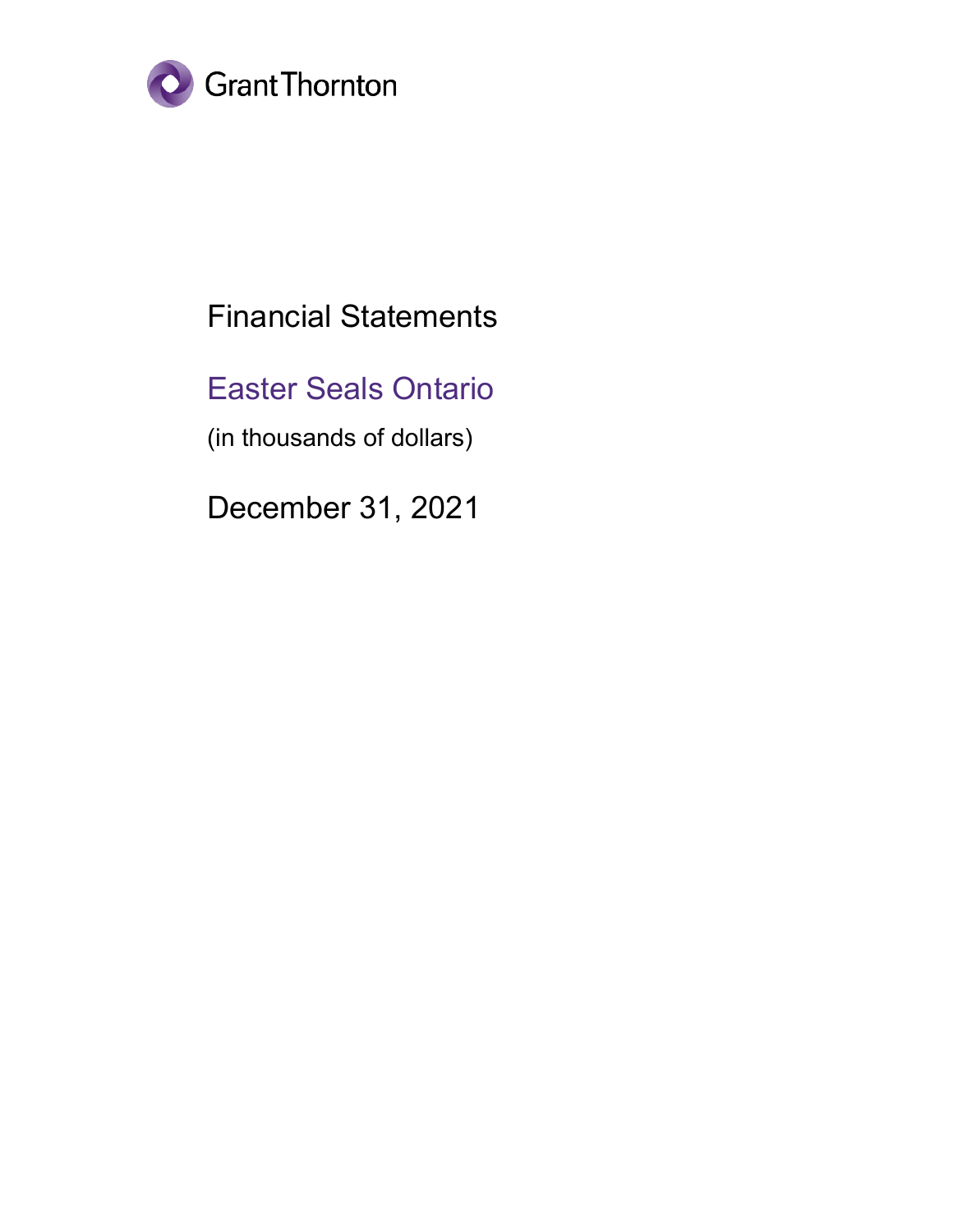# **Contents**

| Page     |
|----------|
| $1 - 2$  |
| 3        |
| 4        |
| 5        |
| 6        |
| $7 - 13$ |
|          |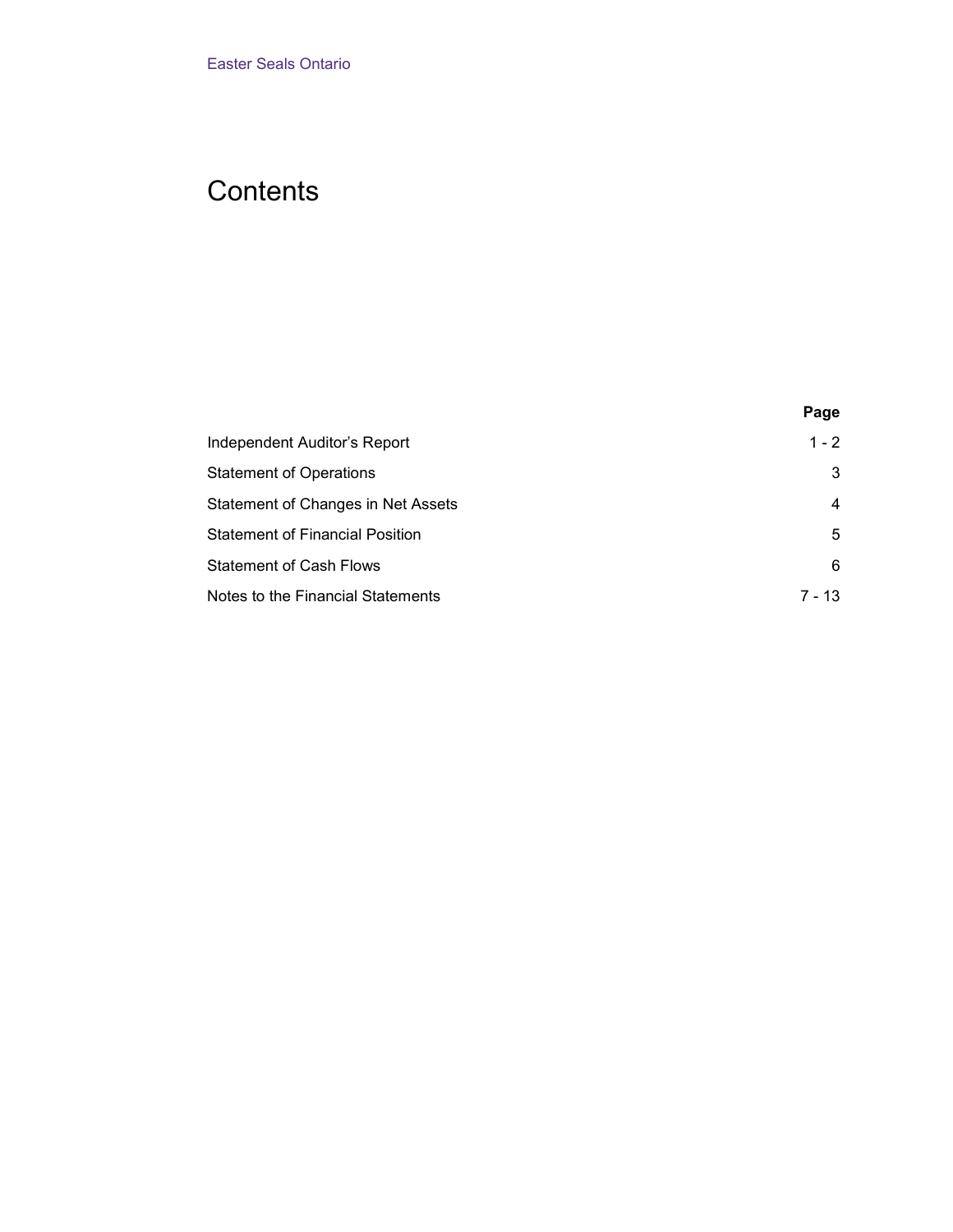

## <span id="page-2-0"></span>Independent Auditor's Report

**Grant Thornton LLP**

11th Floor 200 King Street West, Box 11 Toronto, ON M5H 3T4 T +1 416 366 0100 F +1 416 360 4949

To the Members of Easter Seals Ontario

#### **Opinion**

We have audited the financial statements of Easter Seals Ontario ("the Organization"), which comprise the statement of financial position as at December 31, 2021, and the statements of operations, changes in net assets and cash flows for the year then ended, and notes to the financial statements, including a summary of significant accounting policies.

In our opinion, the accompanying financial statements present fairly, in all material respects, the financial position of Easter Seals Ontario as at December 31, 2021, and its results of operations and its cash flows for the year then ended in accordance with Canadian accounting standards for not-forprofit organizations.

#### **Basis for Opinion**

We conducted our audit in accordance with Canadian generally accepted auditing standards. Our responsibilities under those standards are further described in the *Auditor's Responsibilities for the Audit of the Financial Statements* section of our report. We are independent of the Organization in accordance with the ethical requirements that are relevant to our audit of the financial statements in Canada, and we have fulfilled our other ethical responsibilities in accordance with these requirements. We believe that the audit evidence we have obtained is sufficient and appropriate to provide a basis for our opinion.

#### **Responsibilities of Management and Those Charged with Governance for the Financial Statements**

Management is responsible for the preparation and fair presentation of these financial statements in accordance with Canadian accounting standards for not-for-profit organizations, and for such internal control as management determines is necessary to enable the preparation of financial statements that are free from material misstatement, whether due to fraud or error.

In preparing the financial statements, management is responsible for assessing the Organization's ability to continue as a going concern, disclosing, as applicable, matters related to going concern and using the going concern basis of accounting unless management either intends to liquidate the Organization or to cease operations, or has no realistic alternative but to do so.

Those charged with governance are responsible for overseeing the Organization's financial reporting process.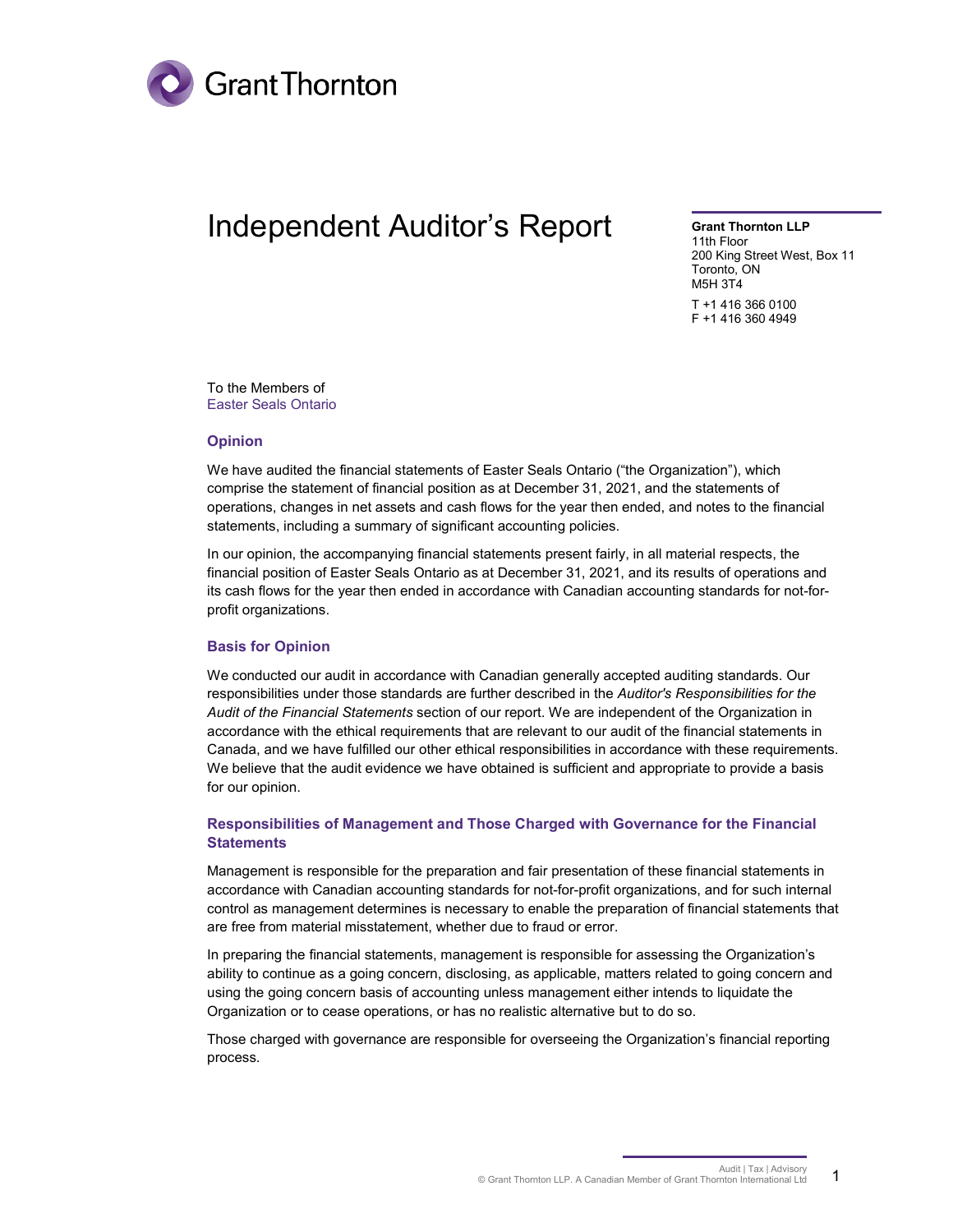#### **Auditor's Responsibilities for the Audit of the Financial Statements**

Our objectives are to obtain reasonable assurance about whether the financial statements as a whole are free from material misstatement, whether due to fraud or error, and to issue an auditor's report that includes our opinion. Reasonable assurance is a high level of assurance, but is not a guarantee that an audit conducted in accordance with Canadian generally accepted auditing standards will always detect a material misstatement when it exists. Misstatements can arise from fraud or error and are considered material if, individually or in the aggregate, they could reasonably be expected to influence the economic decisions of users taken on the basis of these financial statements.

As part of an audit in accordance with Canadian generally accepted auditing standards, we exercise professional judgment and maintain professional skepticism throughout the audit. We also:

- Identify and assess the risks of material misstatement of the financial statements, whether due to fraud or error, design and perform audit procedures responsive to those risks, and obtain audit evidence that is sufficient and appropriate to provide a basis for our opinion. The risk of not detecting a material misstatement resulting from fraud is higher than for one resulting from error, as fraud may involve collusion, forgery, intentional omissions, misrepresentations, or the override of internal control.
- Obtain an understanding of internal control relevant to the audit in order to design audit procedures that are appropriate in the circumstances, but not for the purpose of expressing an opinion on the effectiveness of the Organization's internal control.
- Evaluate the appropriateness of accounting policies used and the reasonableness of accounting estimates and related disclosures made by management.
- Conclude on the appropriateness of management's use of the going concern basis of accounting and, based on the audit evidence obtained, whether a material uncertainty exists related to events or conditions that may cast significant doubt on the Organization's ability to continue as a going concern. If we conclude that a material uncertainty exists, we are required to draw attention in our auditor's report to the related disclosures in the financial statements or, if such disclosures are inadequate, to modify our opinion. Our conclusions are based on the audit evidence obtained up to the date of our auditor's report. However, future events or conditions may cause the Organization to cease to continue as a going concern.
- Evaluate the overall presentation, structure and content of the financial statements, including the disclosures, and whether the financial statements represent the underlying transactions and events in a manner that achieves fair presentation.

We communicate with those charged with governance regarding, among other matters, the planned scope and timing of the audit and significant audit findings, including any significant deficiencies in internal control that we identify during our audit.

Grant Thouston LLP

Toronto, Canada Chartered Professional Accountants May 4, 2022 Licensed Public Accountants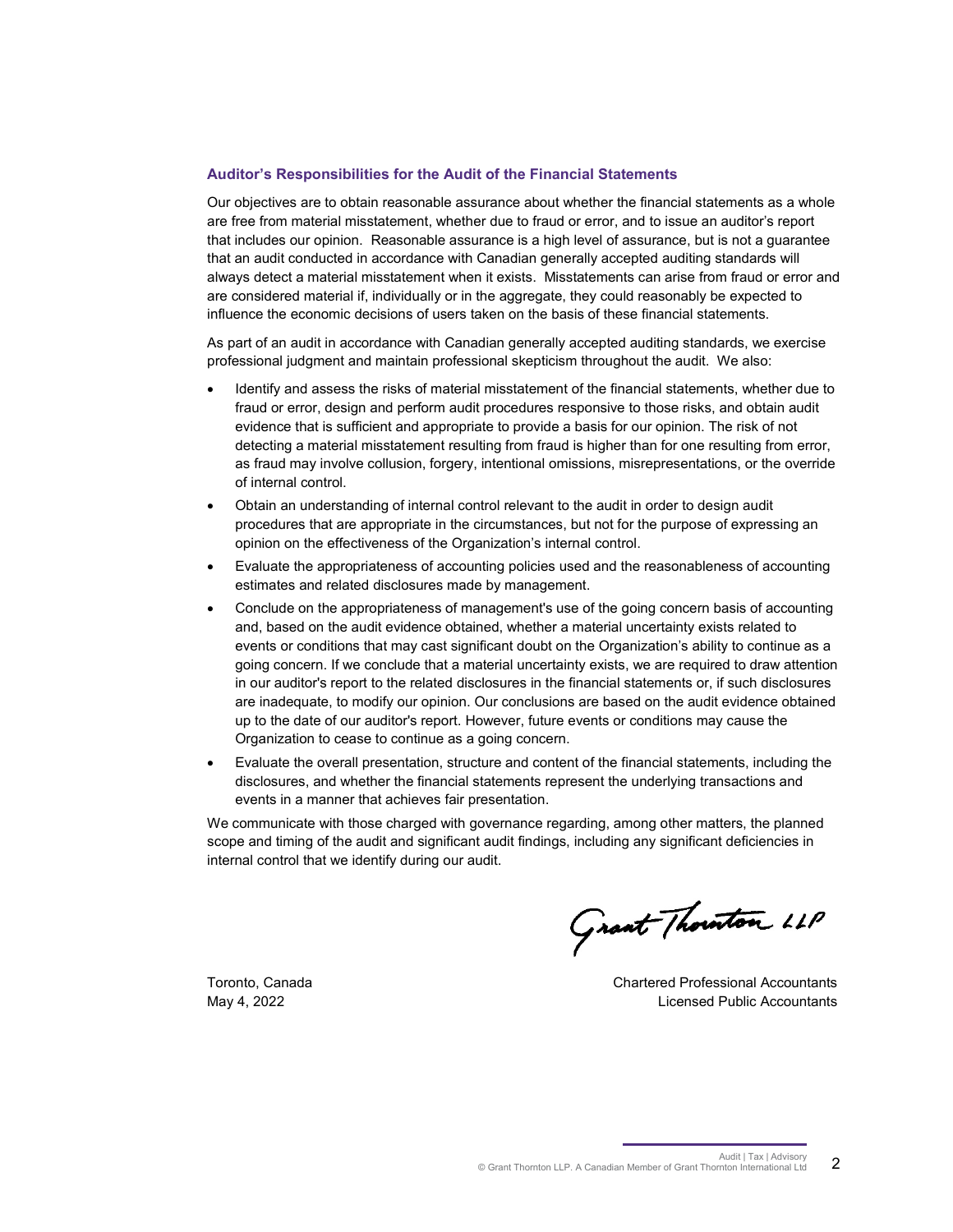## **Easter Seals Ontario**

(in thousands of dollars)

### <span id="page-4-0"></span>**Statement of Operations**

| aatiiviit ol operations<br>Year ended December 31       | 2021        | 2020        |
|---------------------------------------------------------|-------------|-------------|
| Revenue                                                 |             |             |
| Public support                                          |             |             |
| Fundraising programs and events                         | \$<br>4,023 | \$<br>3,207 |
| Direct mail                                             | 1,497       | 1,477       |
| <b>Bequests</b>                                         | 1,140       | 702         |
| Amortization of deferred capital contributions (Note 7) | 309         | 306         |
|                                                         |             |             |
|                                                         | 6,969       | 5,692       |
| Camp and other program contributions                    | 139         | 58          |
| Investment income                                       | 33          | 58          |
| Government grants (Note 13)                             | 1,025       | 1,541       |
| Other revenue                                           | 7           | 15          |
|                                                         |             |             |
|                                                         | 1,204       | 1,672       |
| <b>Total revenue</b>                                    | 8,173       | 7,364       |
| Expenditures                                            |             |             |
| Program expenditures (Note 8)                           |             |             |
| Support to children and families                        | 2,037       | 1,589       |
| Camping                                                 | 1,441       | 1,499       |
| Public education and awareness programs                 | 1,269       | 1,244       |
|                                                         | 4,747       | 4,332       |
|                                                         |             |             |
| Fundraising (Note 8)                                    | 2,184       | 2,011       |
| Management and administrative support                   | 652         | 568         |
|                                                         | 2,836       | 2,579       |
| Total expenditures                                      | 7,583       | 6,911       |
|                                                         |             |             |
| Excess of revenue over expenditures for the year        | 590         | \$<br>453   |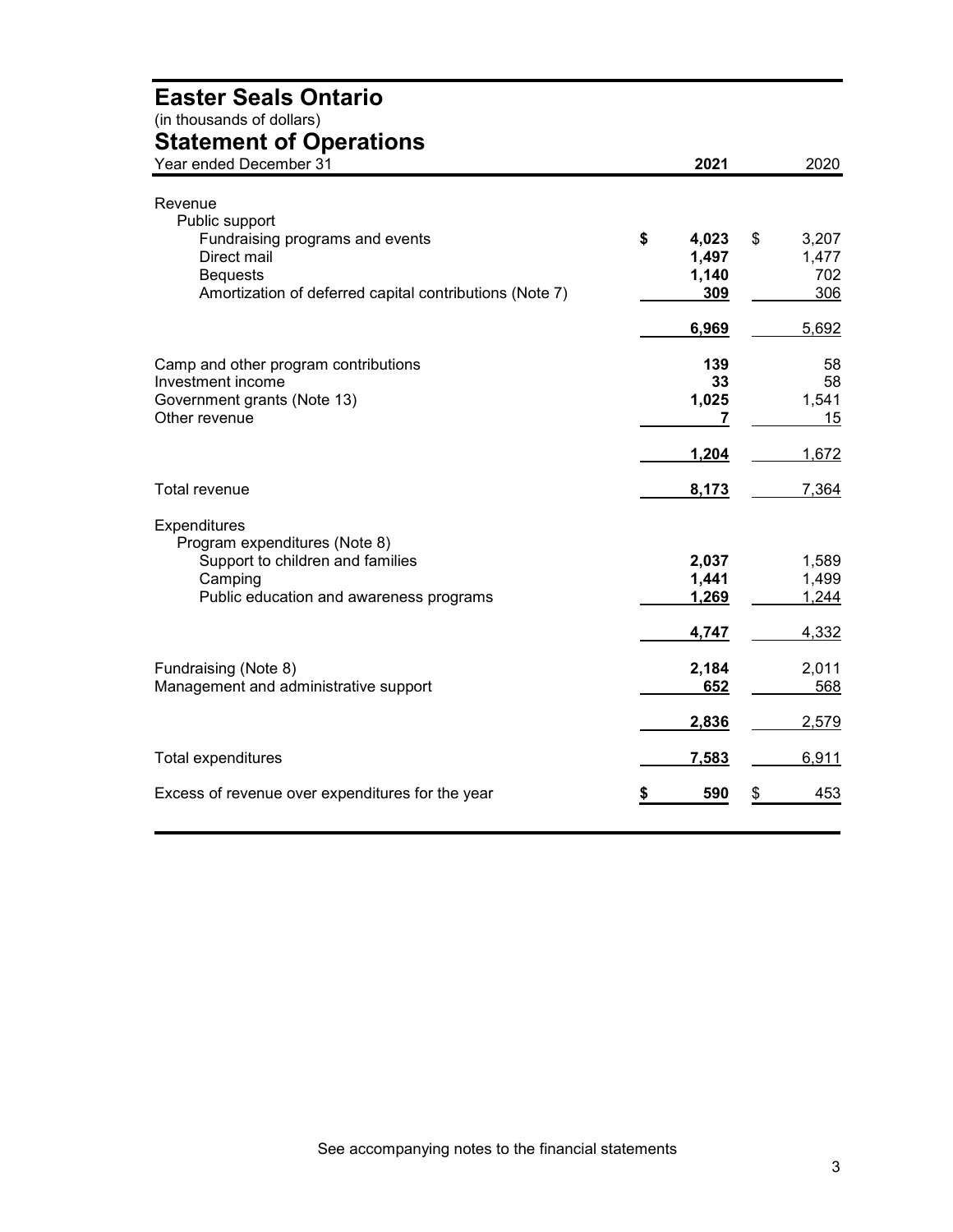### **Easter Seals Ontario** (in thousands of dollars) **Statement of Changes in Net Assets**

Year ended December 31

<span id="page-5-0"></span>

|                                                               | Restricted<br>for<br>endowment<br>purposes | Invested in<br>property<br>and<br>equipment | Internally<br>restricted for<br>support<br>to children<br>and families | Internally<br>restricted for | camp<br>capital          | Unrestricted |   | 2021<br><b>Total</b>     |   | 2020<br>Total |
|---------------------------------------------------------------|--------------------------------------------|---------------------------------------------|------------------------------------------------------------------------|------------------------------|--------------------------|--------------|---|--------------------------|---|---------------|
| Balance, beginning of year                                    | \$<br>823                                  | \$<br>1,616                                 | \$<br>518                                                              | - \$                         | 300                      | \$<br>4,714  | S | 7,971                    | S | 7,511         |
| Excess (deficiency) of revenue over expenditures for the year | $\blacksquare$                             | (182)                                       |                                                                        |                              | $\overline{\phantom{a}}$ | 772          |   | 590                      |   | 453           |
| <b>Fund transfers</b>                                         | (3)                                        | $\overline{\phantom{a}}$                    | 300                                                                    |                              | 153                      | (450)        |   | $\overline{\phantom{a}}$ |   |               |
| Endowment contributions                                       | 11                                         |                                             |                                                                        |                              |                          |              |   | 11                       |   |               |
| Balance, end of year                                          | 831                                        | 1,434                                       | 818                                                                    |                              | 453                      | 5,036        |   | 8,572                    |   | 7,971         |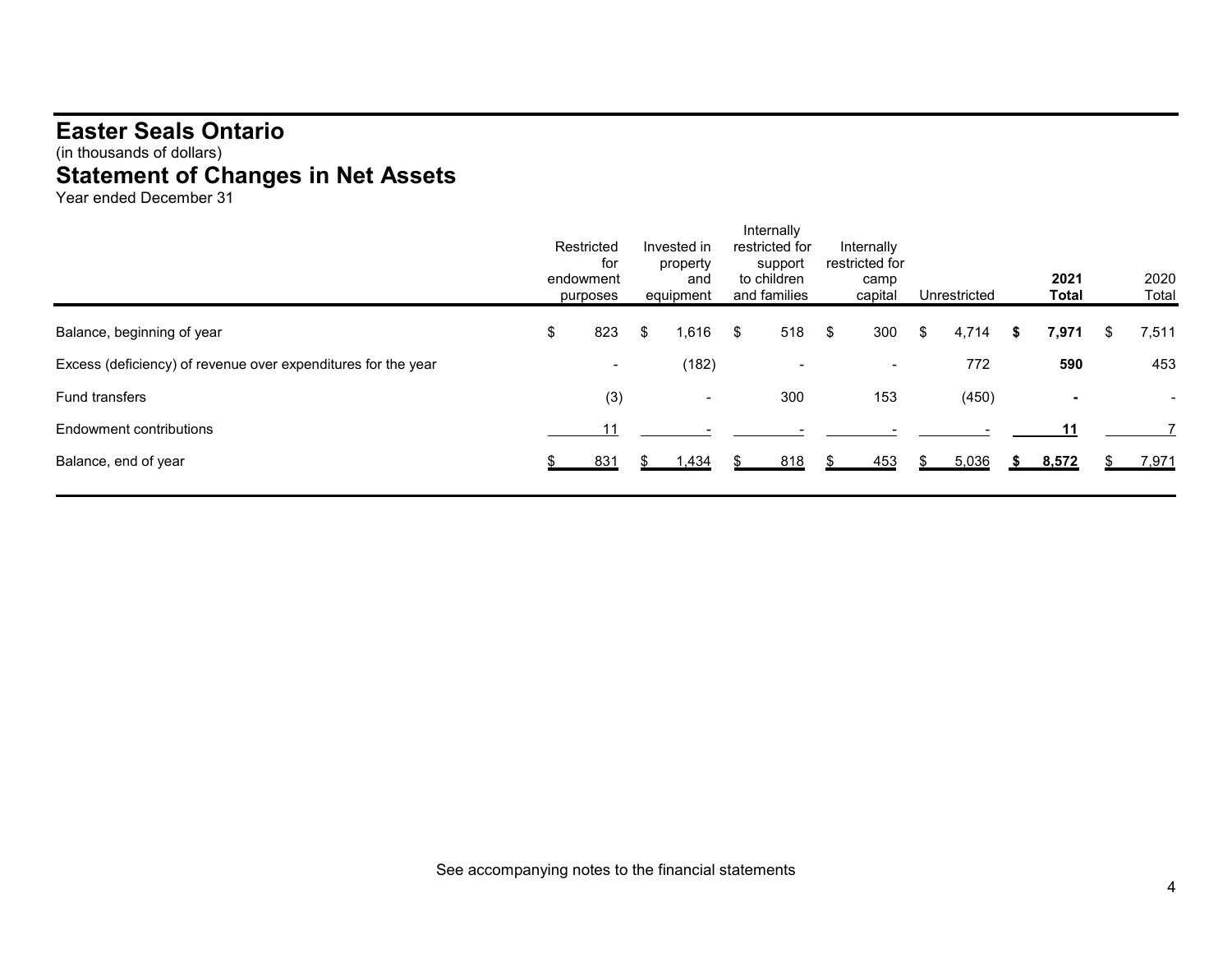<span id="page-6-0"></span>

| <b>Easter Seals Ontario</b><br>(in thousands of dollars)<br><b>Statement of Financial Position</b>                               |                         |
|----------------------------------------------------------------------------------------------------------------------------------|-------------------------|
| 2021<br>As at December 31                                                                                                        | 2020                    |
|                                                                                                                                  |                         |
| Assets<br>Current                                                                                                                |                         |
| Cash<br>\$<br>788                                                                                                                | \$<br>646               |
| Accounts receivable (Note 3)<br>344                                                                                              | 525                     |
| Prepaid expenses<br>130                                                                                                          | 107                     |
| 1,262                                                                                                                            | 1,278                   |
| Investments (Note 4)<br>6,900                                                                                                    | 5,900                   |
| Property and equipment (Note 5)<br>3,483                                                                                         | 3,964                   |
| \$<br>11,645                                                                                                                     | 11,142<br>\$            |
|                                                                                                                                  |                         |
| <b>Liabilities</b><br>Current<br>\$<br>Accounts payable and accrued liabilities (Note 6)<br>709<br>Deferred revenue<br>27<br>736 | \$<br>362<br>182<br>544 |
|                                                                                                                                  |                         |
| Deferred lease liability<br>195<br>Deferred camp and children's services (Note 7)<br>93                                          | 219<br>60               |
| Deferred capital contributions (Note 7)<br>2,049                                                                                 | 2,348                   |
| 3,073                                                                                                                            | 3,171                   |
| <b>Net assets</b>                                                                                                                |                         |
| Restricted for endowment purposes<br>831                                                                                         | 823                     |
| Internally restricted for support to children and families<br>818                                                                | 518                     |
| Internally restricted for camp capital<br>453<br>1,434<br>Invested in property and equipment                                     | 300<br>1,616            |
| Unrestricted<br>5,036                                                                                                            | 4,714                   |
| 8,572                                                                                                                            | 7,971                   |
|                                                                                                                                  |                         |

Commitments (Note 10)

On behalf of the Board

Director Director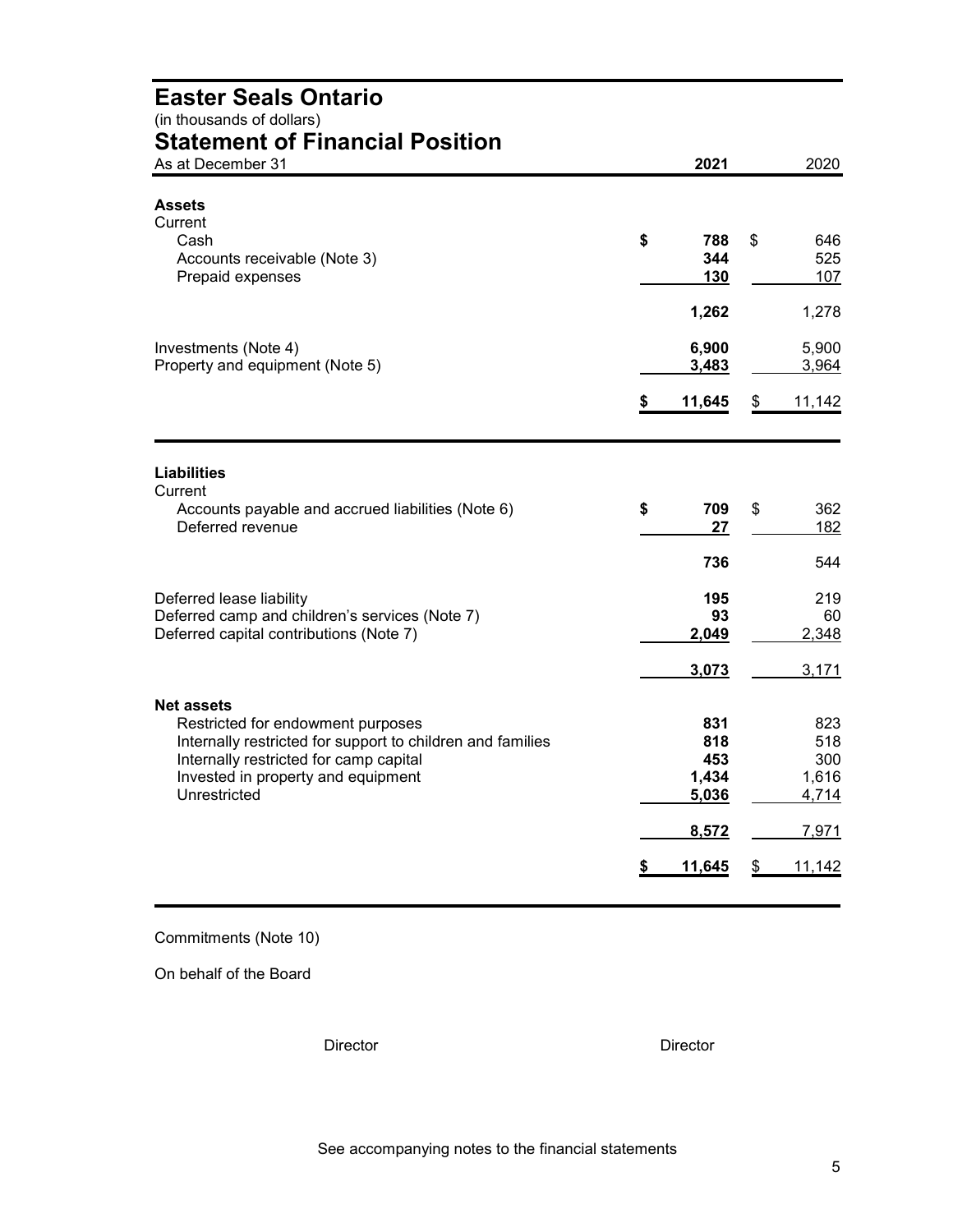### <span id="page-7-0"></span>**Easter Seals Ontario** (in thousands of dollars) **Statement of Cash Flows** Year ended December 31 **2021** 2020 Increase (decrease) in cash **Operating** Excess of revenue over expenditures **\$ 590** \$ 453 Items not affecting cash Amortization of property and equipment<br>
Amortization of deferred contributions **491** 488
(309)
(306) Amortization of deferred contributions (309) (306)<br>Amortization of deferred lease liability (24) (24) (24) (24) Amortization of deferred lease liability **(24)** (24) **748** 611 Net change in non-cash working capital items Accounts receivable **181** 725<br>Prepaid expenses 6 181 25 Prepaid expenses **(23)** 36 Accounts payable and accrued liabilities **347** 65<br>Deferred revenue (144) **Deferred revenue 350** 682 **1,098** 1,293 **Investing** Purchase of investments (net) (1,000)  $(1,250)$ <br>Restricted contributions and bequests (Note 7) (1,000) (1,250) Restricted contributions and bequests (Note 7) **43** 43 77<br>Endowment contributions **11** 7 Endowment contributions **11**<br>
Purchase of property and equipment (10) Purchase of property and equipment **(10)** (82) **(956)** (1,248) **Increase in cash 142** 45 Cash Beginning of year **646** 601 End of year **\$ 788** \$ 646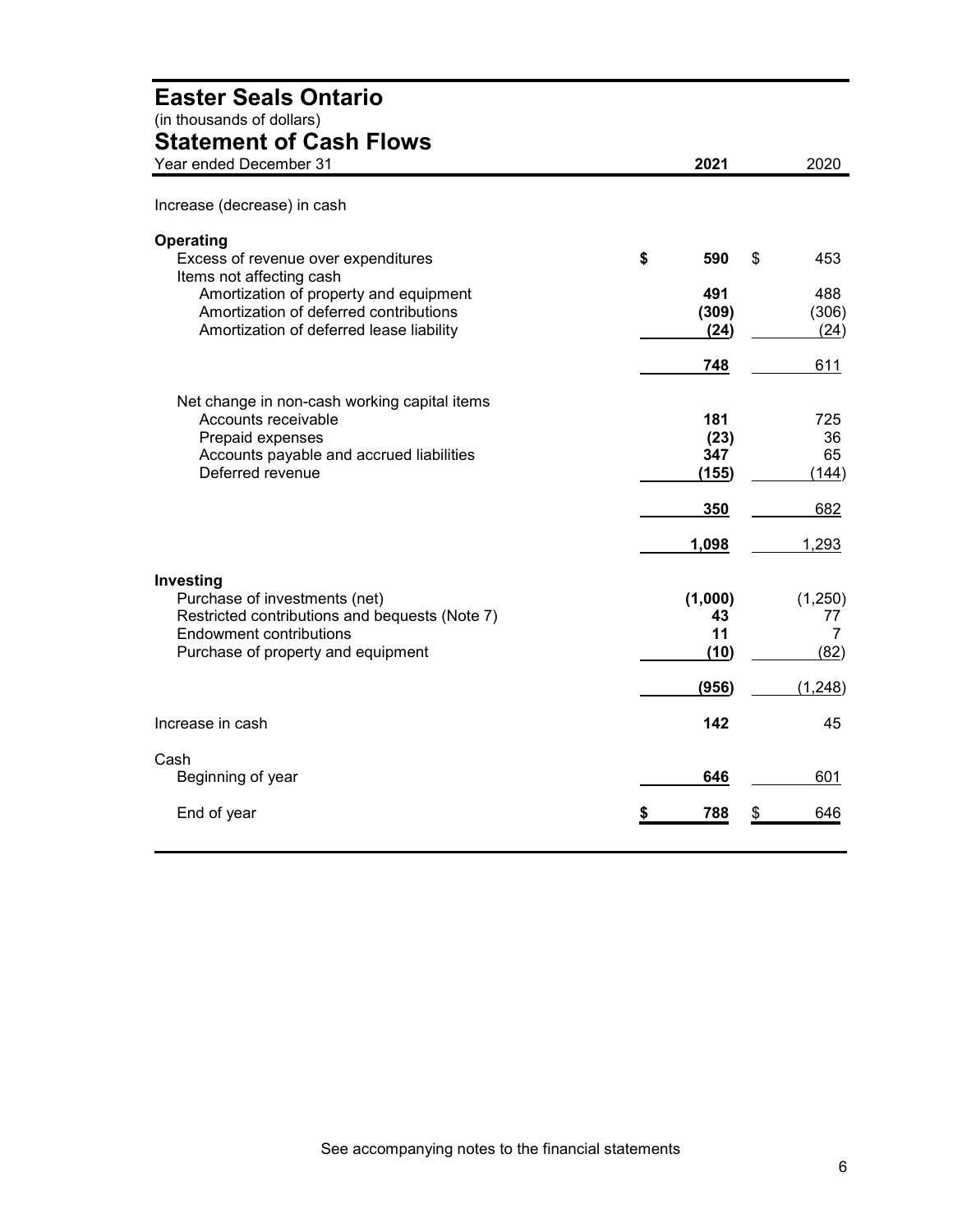#### **1. Description of the Organization**

Easter Seals Ontario (the "Organization") provides programs and services to children and youth with physical disabilities across Ontario to help them achieve greater independence, accessibility and integration. The Organization was founded in 1922 and incorporated in 1930 as the Ontario Society for Crippled Children and is a registered charity (number 119068377 RR0001) under the Income Tax Act (Canada).

#### **2. Summary of significant accounting policies**

The financial statements of the Organization have been prepared in accordance with Canadian accounting standards for not-for-profit organizations (ASNPO).

#### **Revenue recognition**

The Organization follows the deferral method for accounting for contributions.

Unrestricted contributions are recognized as revenue in the year received or receivable when the amount is measurable and reasonable certainty of collection exists.

Revenue from restricted contributions, bequests, grants and contributions for camp and children's services is deferred and recognized as revenue in the year which the related expenditure is incurred.

Contributions received specifically for the purchase of property and equipment are deferred and amortized to revenue on the same basis as the amortization of the related property and equipment.

Endowment contributions are recognized as direct increases in the statement of changes in net assets.

Revenue received in advance for special fundraising activities is deferred until the event has occurred, at which time all fundraising revenue is reflected in the statement of operations.

In-kind contributions of goods or assets are recorded as revenue at fair market value on the date of receipt when fair value can be reasonably estimated.

Government grants, including Canadian Emergency Wage Subsidy ("CEWS"), is recognized in the statement of operations when received or receivable in the year to which the corresponding eligible costs have been incurred.

#### **Allocation of expenditures**

The Organization incurs a number of general support costs common to the administration of the Organization and each of its programs, including the costs of personnel, premises and other expenditures for the corporate services and information technology functions. The Organization allocates its general support costs based on the workload of full-time equivalents working in each function. The basis for allocation is reviewed regularly by management.

Fundraising costs for the direct mail and programs and events are allocated to public education and awareness programs based on the estimated portion of direct costs incurred to promote the Organization and its mission through posters, videos, brochures and other promotional activities as a percentage of total fundraising costs.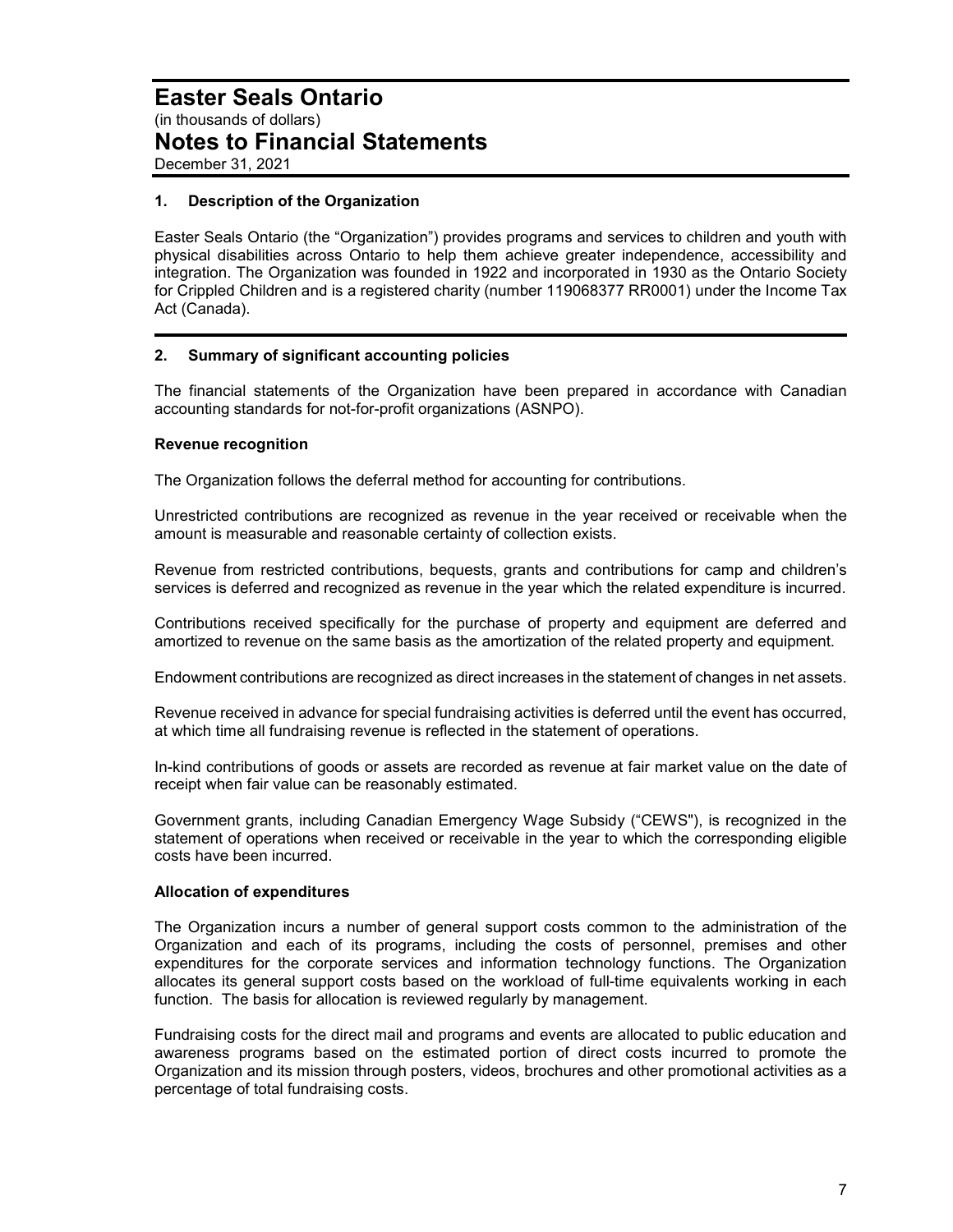#### **2. Summary of significant accounting policies (continued)**

#### **Contributed services**

Contributed services of volunteers are not recognized in the financial statements due to the difficulty in determining their fair value.

#### **Net assets**

Funds restricted for endowment purposes include contributions received by the Organization which are externally restricted, where the principal cannot be spent together with any designated unspent interest.

Internally restricted funds for support to children and families has been restricted by the Board for the purpose of providing essential mobility equipment and communication devices.

Internally restricted for camp capital has been restricted by the Board for future capital projects and expansion of the camp facilities.

The funds invested in property and equipment relate to the Organization's investment in property and equipment net of deferred capital contributions and are classified as internally restricted funds.

Unrestricted net assets represent funds available to support ongoing operations.

#### **Financial instruments**

The Organization's financial instruments comprise cash, accounts receivable, investments and accounts payable.

Cash, investments, accounts receivable and accounts payable are initially recorded at their fair value with related party transactions recorded at the exchange amount. The Organization subsequently measures all of its financial assets and liabilities, aside from its investments at amortized cost.

Investments are valued based on cost plus accrued income, which approximates fair value. Transactions are recorded on a settlement date basis and transaction costs are expensed as incurred.

#### **Property and equipment**

Property and equipment purchased by the Organization are recorded at cost and those assets donated to the Organization are recorded at their fair value on the date of receipt. The carrying values of property and equipment on the statement of financial position are amortized at the following rates:

| Camp buildings                    | 10-35 years straight-line                |
|-----------------------------------|------------------------------------------|
| Camp and office equipment         | 5-10 years straight-line                 |
| Program vehicles                  | 5 years straight-line                    |
| Computer equipment and technology | 3-5 years straight-line                  |
| Leasehold improvements            | straight-line over the term of the lease |

Property and equipment are tested for impairment when events or changes in circumstances indicate that an asset might be impaired. The assets are tested for impairment by comparing the net carrying value to its fair value or replacement cost. If the asset's fair value or replacement cost is determined to be less than its net carrying value, the resulting impairment is reported in the statement of operations. Any impairment recognized is not reversed.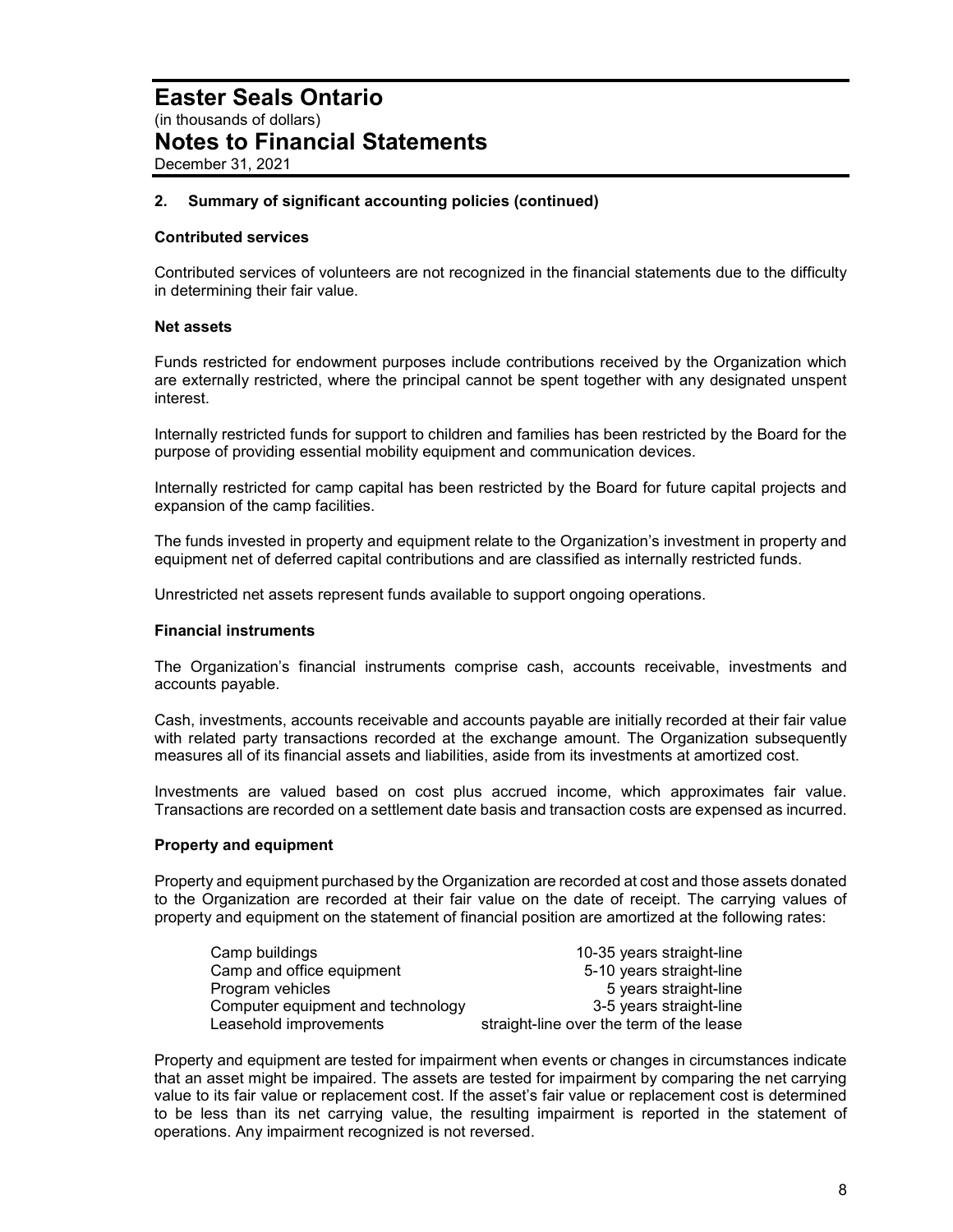#### **2. Summary of significant accounting policies (continued)**

#### **Deferred lease liability**

Current and future rent escalations are expensed on a basis that allocates these costs on a straightline basis over the term of the lease.

Lease incentives are recorded as deferred lease inducements and amortized as a reduction of the lease expense over the term of the lease.

#### **Use of estimates**

The preparation of financial statements in accordance with ASNPO requires management to make estimates and assumptions that affect the reported amounts of assets and liabilities and the disclosure of contingent assets and liabilities at the date of the financial statements and the reported amounts of revenue and expenditure during the year. Significant estimates and assumptions included in these financial statements are used when determining the useful life of property and equipment, accruals and allocation of expenses to program expenditures. Actual results could differ from those estimates.

#### **3. Accounts receivable and related party transactions**

Included in accounts receivable are amounts of \$99 (2020 - \$284) received by Easter Seals Canada which were specifically designated to Easter Seals Ontario.

Included in expenses during the fiscal year are \$319 (2020 - \$344) paid to Easter Seals Canada for administrative and licencing fees.

#### **4. Investments**

Investments are comprised of Guaranteed Investment Certificates (GIC's) bearing interest of 0.50% to 0.7% (2020 - 0.66% to 0.68%) and have various maturity dates between January 2022 and March 2022 (2020 - January 2021 and February 2021). \$831 (2020 - \$823) of investments are externally restricted representing endowments and trusts received, whereby the principal amount cannot be utilized by the Organization other than for investment income purposes.

#### **5. Property and equipment**

|                                   | Cost         |   | Accumulated<br>Amortization | 2021<br>Total |   | 2020<br>Total |
|-----------------------------------|--------------|---|-----------------------------|---------------|---|---------------|
| Camp land                         | \$<br>42     | S |                             | 42            | S | 42            |
| Camp buildings                    | 14.249       |   | 11,099                      | 3,150         |   | 3,581         |
| Camp and office equipment         | 2,043        |   | 1,937                       | 106           |   | 122           |
| Program vehicles                  | 398          |   | 391                         |               |   | 13            |
| Computer equipment and technology | 475          |   | 475                         |               |   |               |
| Leasehold improvements            | 699          |   | 521                         | 178           |   | 206           |
|                                   | \$<br>17,906 |   | 14.423                      | 3,483         |   | 3,964         |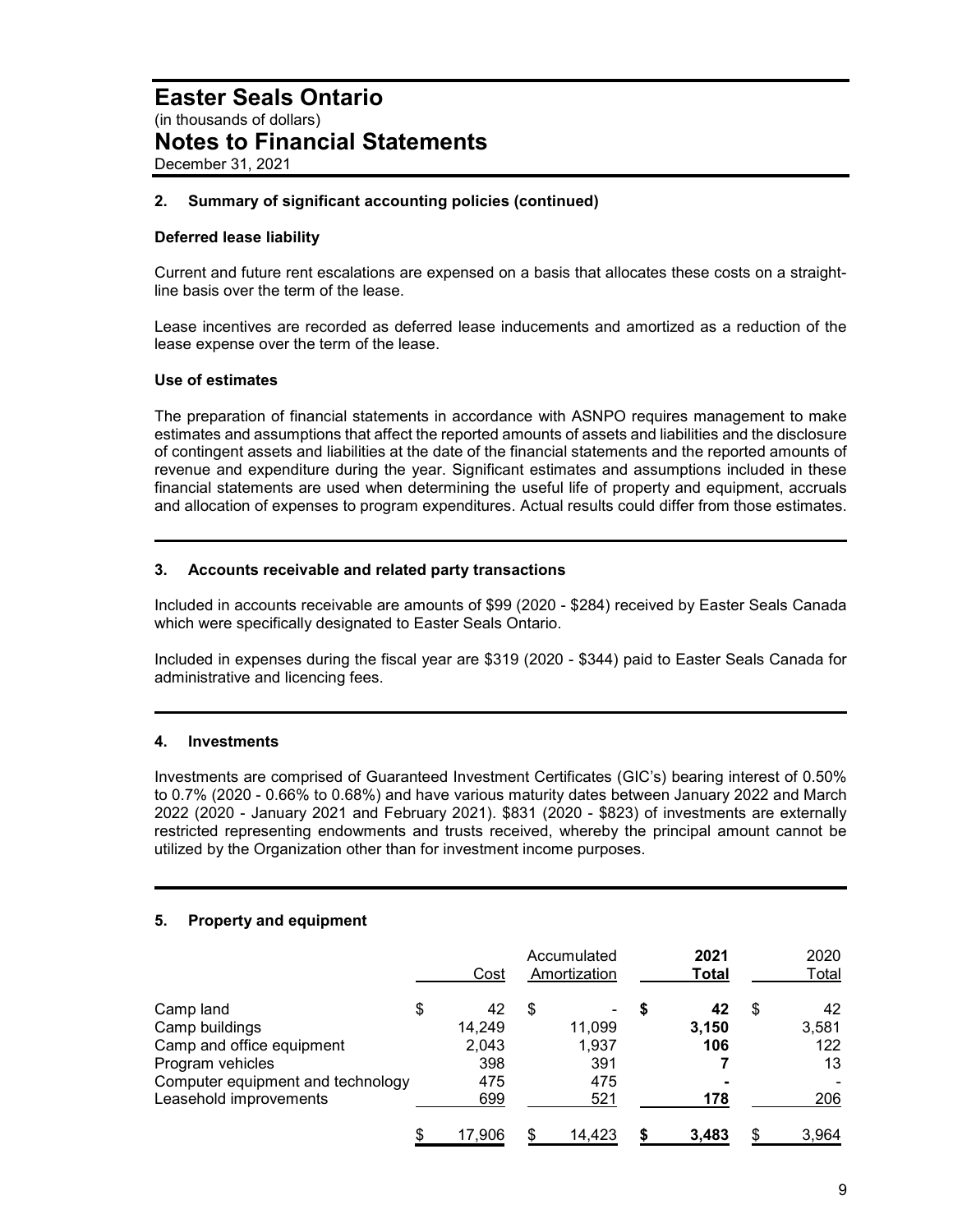#### **5. Property and equipment (continued)**

Amortization of property and equipment of \$491 (2020 - \$488) has been included within the applicable expenditure categories to which it relates in the statement of operations to more accurately reflect infrastructure and support costs for program and operating expenditure.

#### **6. Accounts payable and accrued liabilities**

Accounts payable and accrued liabilities include \$ Nil (2020 - \$8) with respect to amounts owing to the Government.

#### **7. Deferred contributions**

Deferred camp and children's services contributions represent the unspent amounts of contributions and bequests whose use has been externally restricted for camp and children's services.

Deferred capital contributions represents externally restricted donations received for the purpose of purchasing property and equipment. The restricted contribution is recognized as revenue on the same basis as the amortization of the property and equipment purchased.

|                                                                                       | Camp and<br>Children's<br>Services |    | Capital<br>Contributions |   | Total<br>2021        |   | Total<br>2020         |
|---------------------------------------------------------------------------------------|------------------------------------|----|--------------------------|---|----------------------|---|-----------------------|
| Balance, beginning of year<br>Donations received<br>Transfer of funds<br>Amortization | \$<br>60<br>43<br>(10)             | S  | 2,348<br>10<br>(309)     | S | 2,408<br>43<br>(309) | S | 2,637<br><u>(306)</u> |
| Balance, end of year                                                                  | 93                                 | \$ | 2,049                    |   | 2,142                |   | 2,408                 |

#### **8. Allocation of expenditures**

#### **Fundraising expenditures**

Fundraising expenditures reported in the statement of operations of \$2,184 (2020 - \$2,011) are reported after allocation of \$439 (2020 - \$451) to the public education and awareness programs, representing the cost of brochures and educational materials that were part of the campaign or event and were sent and/or presented to specific individuals who could benefit from the educational content therein. Public education and awareness programs costs also include salaries and benefits, direct event expenditure and production costs.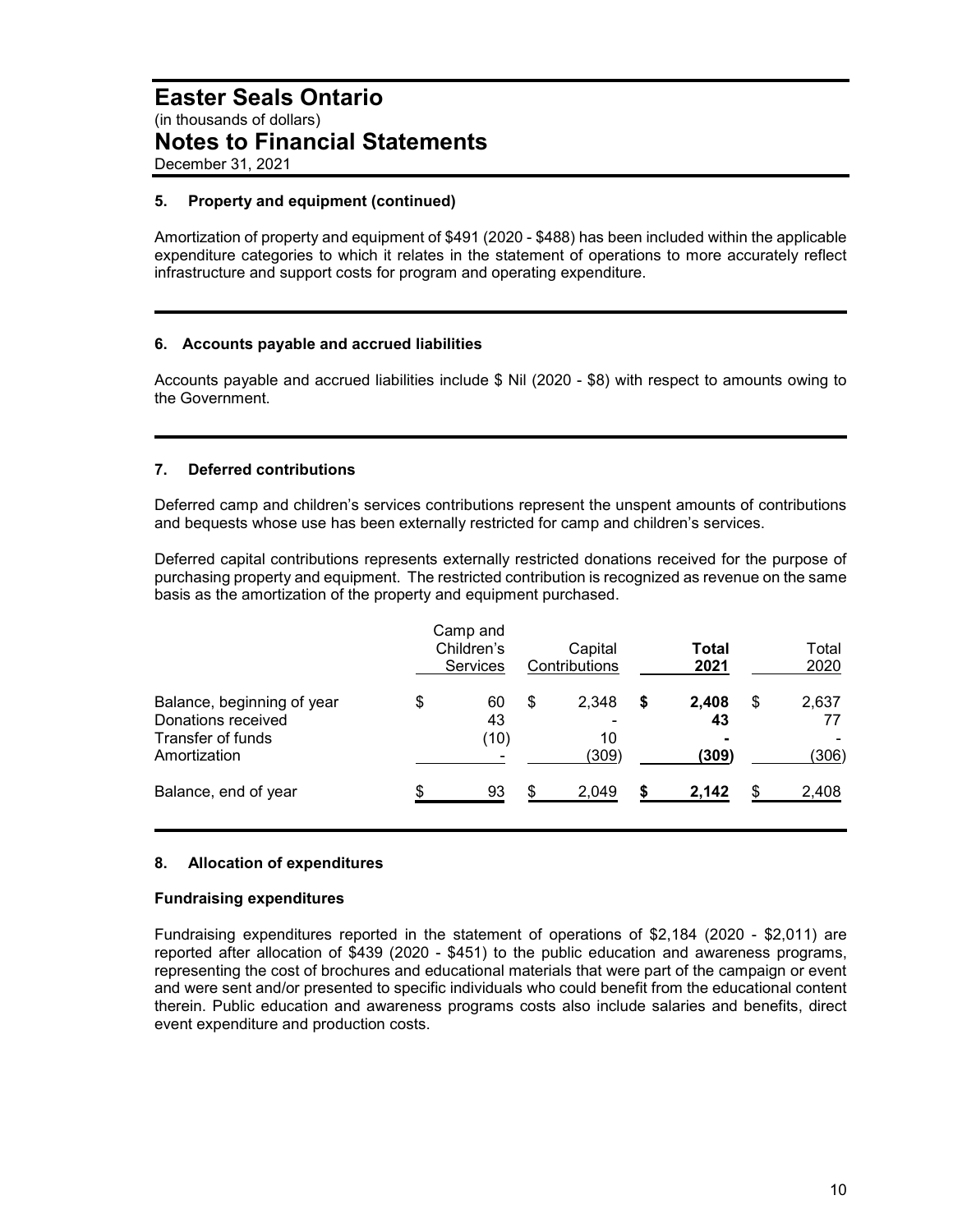#### **8. Allocation of expenditures (continued)**

#### **Management and administrative support costs**

Management and administrative support costs include amortization of property and equipment, finance, administration, human resources and information technology department expenditures of which \$812 (2020 - \$750) has been allocated as follows:

|                                         |   | 2021 | 2020 |
|-----------------------------------------|---|------|------|
| Support to children and families        | S | 300  | 273  |
| Camping                                 |   | 241  | 224  |
| Public education and awareness programs |   | 92   | 85   |
| Fundraising                             |   | 179  | 168  |
|                                         |   | 812  | 750  |

#### **9. Incontinence Supplies Grant Program**

Since 1999, the Organization has administered the Incontinence Supplies Grant Program for children and youth with disabilities under the age of 18, which was established for the purpose of assisting families with the extraordinary costs faced with caring for children and youth with chronic incontinence living in the community. The program is funded by the Province of Ontario. During the province's fiscal year ended March 31, 2021, the total cost to support and administer the program for 8,038 (2020 - 7,946) clients was \$4,243 (2020 - \$4,145).

For the fiscal year ended March 31, 2021, the Organization continued to assume the responsibility of administering a related government program to top up the grants, on a short-term project basis, for eligible families receiving assistance for children with severe disabilities. The total cost to support and administer the program for 1,578 (2020 - 1,379) families was \$427 (2020 - \$389) for the province's year ended March 31, 2021.

For each of these programs, the Organization does not control or have the ability to exercise significant influence over the programs; consequently, the respective program activities and transactions have not been recorded in these financial statements.

#### **10. Commitments**

The Organization has entered into various lease arrangements for premises and equipment, which include future commitments. The expected future minimum payments related to these commitments are as follows:

| 2022       | \$<br>121 |
|------------|-----------|
| 2023       | 90        |
| 2024       | 93        |
| 2025       | 93        |
| 2026       | 91        |
| Thereafter | 115       |
|            |           |

 $\frac{1}{3}$  603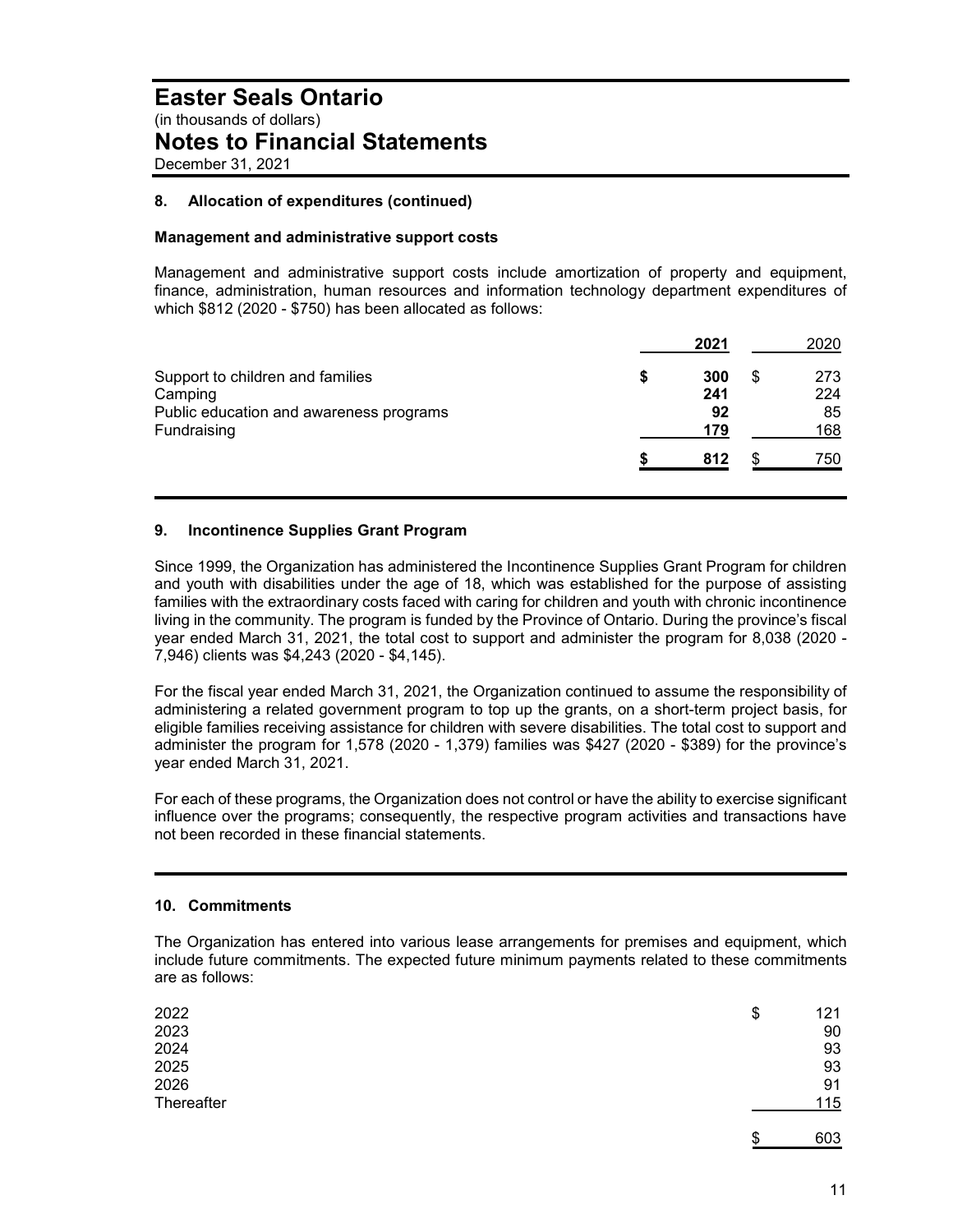#### **10. Commitments (continued)**

As part of the Organization's mandate, the Organization funds requests from families for financial assistance. These requests are for equipment and mobility and communication devices. As at December 31, 2021, the value of approved and outstanding commitments for requests for financial assistance amounted to approximately \$324 (2020 - \$155).

#### **11. Credit facility**

The Organization has access to a \$500 credit facility (the "facility') for operations. The facility bears interest at the bank's prime rate plus 0.5% and is repayable on demand. The facility is secured by a collateral mortgage against property owned by the Organization. As at year end, the facility was not drawn upon.

#### **12. Risk management**

It is management's opinion that the Organization is not exposed to significant interest or currency risks. Exposure to credit, liquidity and market risks is as follows:

#### **Credit risk**

Credit risk is the risk that one party to a financial instrument will cause a financial loss for the other party by failing to discharge an obligation. The Organization's main credit risk relates to its accounts receivable. There was no significant change in exposure from the prior year. The allowance for doubtful accounts at December 31, 2021 is \$22 (2020 - \$27).

#### **Liquidity risk**

Liquidity risk is the risk that the Organization will not be able to meet its financial obligations as they come due. The Organization manages liquidity risk through regular monitoring of forecast and actual cash flows. Given the Organization's available liquid resources as compared to the timing of the payment of liabilities, management assesses the Organization's liquidity risk to be low.

#### **Market risk**

Investments are subject to market risk, which includes price risk. The price risk of the portfolio is the volatility and risk of capital loss associated with investment in equities. The Organization manages this risk by investing in fixed income instruments and short-term investments that meet specific investment criteria established and approved by the Board of Directors and designed to adequately diversify the Organization's investments to reduce exposure to market risk.